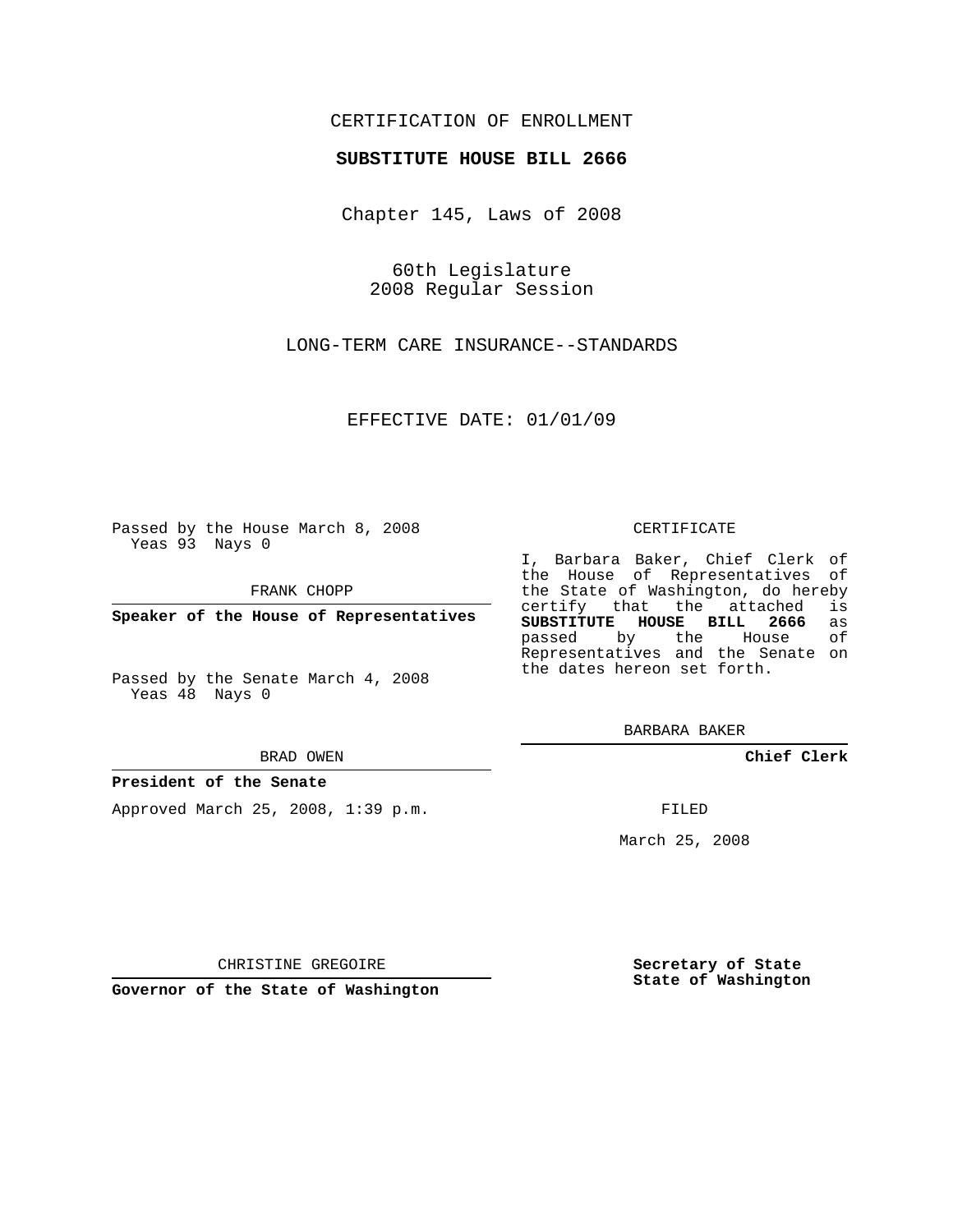# **SUBSTITUTE HOUSE BILL 2666** \_\_\_\_\_\_\_\_\_\_\_\_\_\_\_\_\_\_\_\_\_\_\_\_\_\_\_\_\_\_\_\_\_\_\_\_\_\_\_\_\_\_\_\_\_

\_\_\_\_\_\_\_\_\_\_\_\_\_\_\_\_\_\_\_\_\_\_\_\_\_\_\_\_\_\_\_\_\_\_\_\_\_\_\_\_\_\_\_\_\_

## AS AMENDED BY THE SENATE

Passed Legislature - 2008 Regular Session

## **State of Washington 60th Legislature 2008 Regular Session**

**By** House Health Care & Wellness (originally sponsored by Representatives Morrell, Cody, McCoy, Green, Hunt, Wallace, Pedersen, Moeller, McIntire, Barlow, Conway, Simpson, and Darneille)

READ FIRST TIME 02/04/08.

 AN ACT Relating to long-term care insurance; amending RCW 48.84.010 and 48.85.010; reenacting and amending RCW 48.43.005; adding a new chapter to Title 48 RCW; prescribing penalties; and providing an effective date.

BE IT ENACTED BY THE LEGISLATURE OF THE STATE OF WASHINGTON:

 NEW SECTION. **Sec. 1.** The intent of this chapter is to promote the public interest, support the availability of long-term care coverage, establish standards for long-term care coverage, facilitate public understanding and comparison of long-term care contract benefits, protect persons insured under long-term care insurance policies and certificates, protect applicants for long-term care policies from unfair or deceptive sales or enrollment practices, and provide for flexibility and innovation in the development of long-term care insurance coverage.

 NEW SECTION. **Sec. 2.** This chapter applies to all long-term care insurance policies, contracts, or riders delivered or issued for delivery in this state on or after January 1, 2009. This chapter does not supersede the obligations of entities subject to this chapter to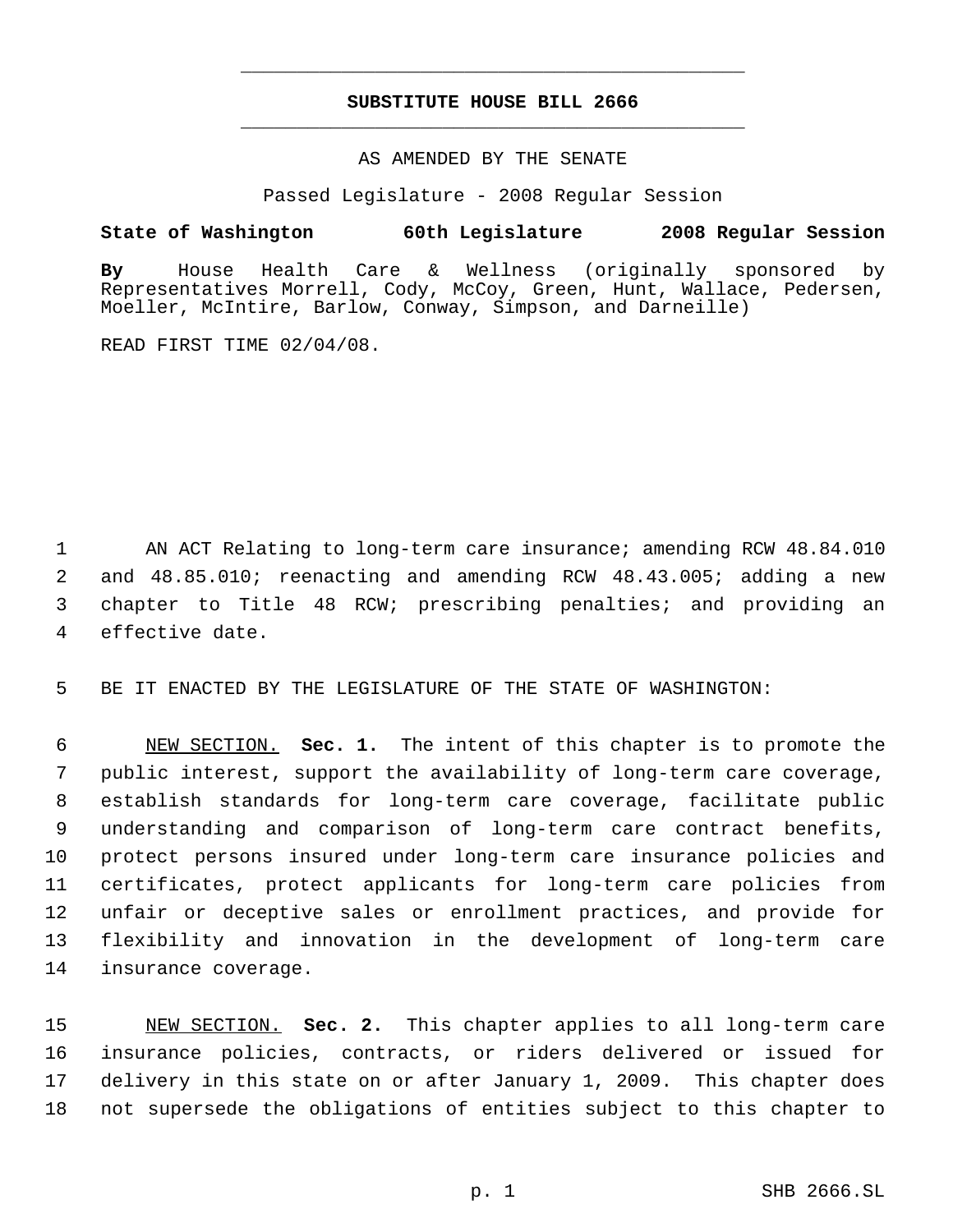comply with other applicable laws to the extent that they do not conflict with this chapter, except that laws and regulations designed and intended to apply to medicare supplement insurance policies shall not be applied to long-term care insurance.

 (1) Coverage advertised, marketed, or offered as long-term care insurance shall comply with the provisions of this chapter. Any coverage, policy, or rider advertised, marketed, or offered as long- term care or nursing home insurance shall comply with the provisions of this chapter.

 (2) Individual and group long-term care contracts issued prior to January 1, 2009, remain governed by chapter 48.84 RCW and rules adopted thereunder.

 (3) This chapter is not intended to prohibit approval of long-term care funded through life insurance.

 NEW SECTION. **Sec. 3.** The definitions in this section apply throughout this chapter unless the context clearly requires otherwise.

 (1) "Applicant" means: (a) In the case of an individual long-term 18 care insurance policy, the person who seeks to contract for benefits; and (b) in the case of a group long-term care insurance policy, the proposed certificate holder.

 (2) "Certificate" includes any certificate issued under a group long-term care insurance policy that has been delivered or issued for delivery in this state.

 (3) "Commissioner" means the insurance commissioner of Washington state.

 (4) "Issuer" includes insurance companies, fraternal benefit societies, health care service contractors, health maintenance organizations, or other entity delivering or issuing for delivery any long-term care insurance policy, contract, or rider.

 (5) "Long-term care insurance" means an insurance policy, contract, or rider that is advertised, marketed, offered, or designed to provide coverage for at least twelve consecutive months for a covered person. Long-term care insurance maybe on an expense incurred, indemnity, prepaid, or other basis, for one or more necessary or medically necessary diagnostic, preventive, therapeutic, rehabilitative, maintenance, or personal care services, provided in a setting other than an acute care unit of a hospital. Long-term care insurance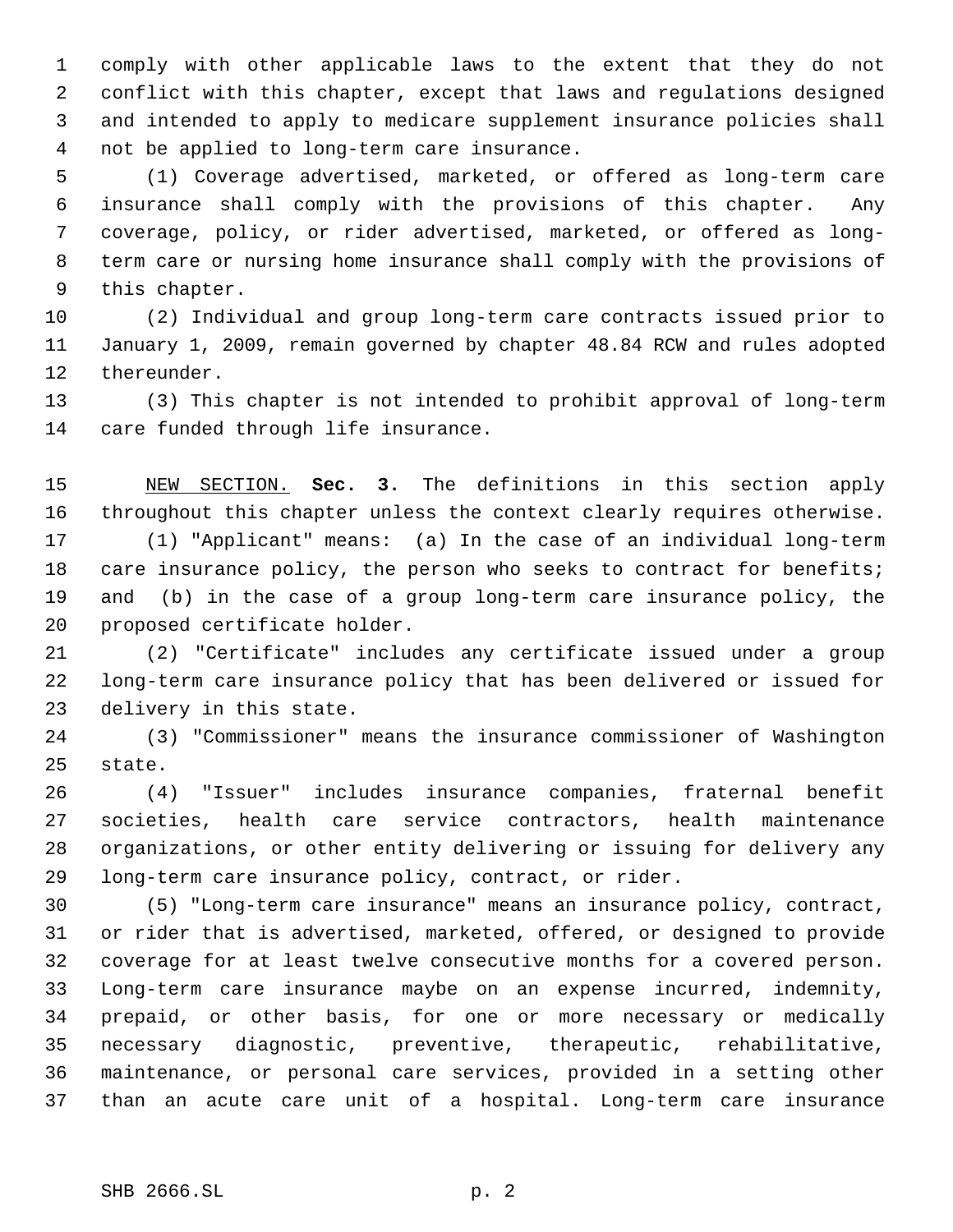includes any policy, contract, or rider that provides for payment of benefits based upon cognitive impairment or the loss of functional capacity.

 (a) Long-term care insurance includes group and individual annuities and life insurance policies or riders that provide directly or supplement long-term care insurance. However, long-term care insurance does not include life insurance policies that: (i) Accelerate the death benefit specifically for one or more of the qualifying events of terminal illness, medical conditions requiring extraordinary medical intervention, or permanent institutional confinement; (ii) provide the option of a lump-sum payment for those 12 benefits; and (iii) do not condition the benefits or the eligibility for the benefits upon the receipt of long-term care.

 (b) Long-term care insurance also includes qualified long-term care insurance contracts.

 (c) Long-term care insurance does not include any insurance policy, contract, or rider that is offered primarily to provide coverage for basic medicare supplement, basic hospital expense, basic medical- surgical expense, hospital confinement indemnity, major medical expense, disability income, related income, asset protection, accident only, specified disease, specified accident, or limited benefit health.

 (6) "Group long-term care insurance" means a long-term care insurance policy or contract that is delivered or issued for delivery in this state and is issued to:

 (a) One or more employers; one or more labor organizations; or a trust or the trustees of a fund established by one or more employers or labor organizations for current or former employees, current or former members of the labor organizations, or a combination of current and former employees or members, or a combination of such employers, labor organizations, trusts, or trustees; or

 (b) A professional, trade, or occupational association for its members or former or retired members, if the association:

 (i) Is composed of persons who are or were all actively engaged in the same profession, trade, or occupation; and

 (ii) Has been maintained in good faith for purposes other than obtaining insurance; or

 (c)(i) An association, trust, or the trustees of a fund established, created, or maintained for the benefit of members of one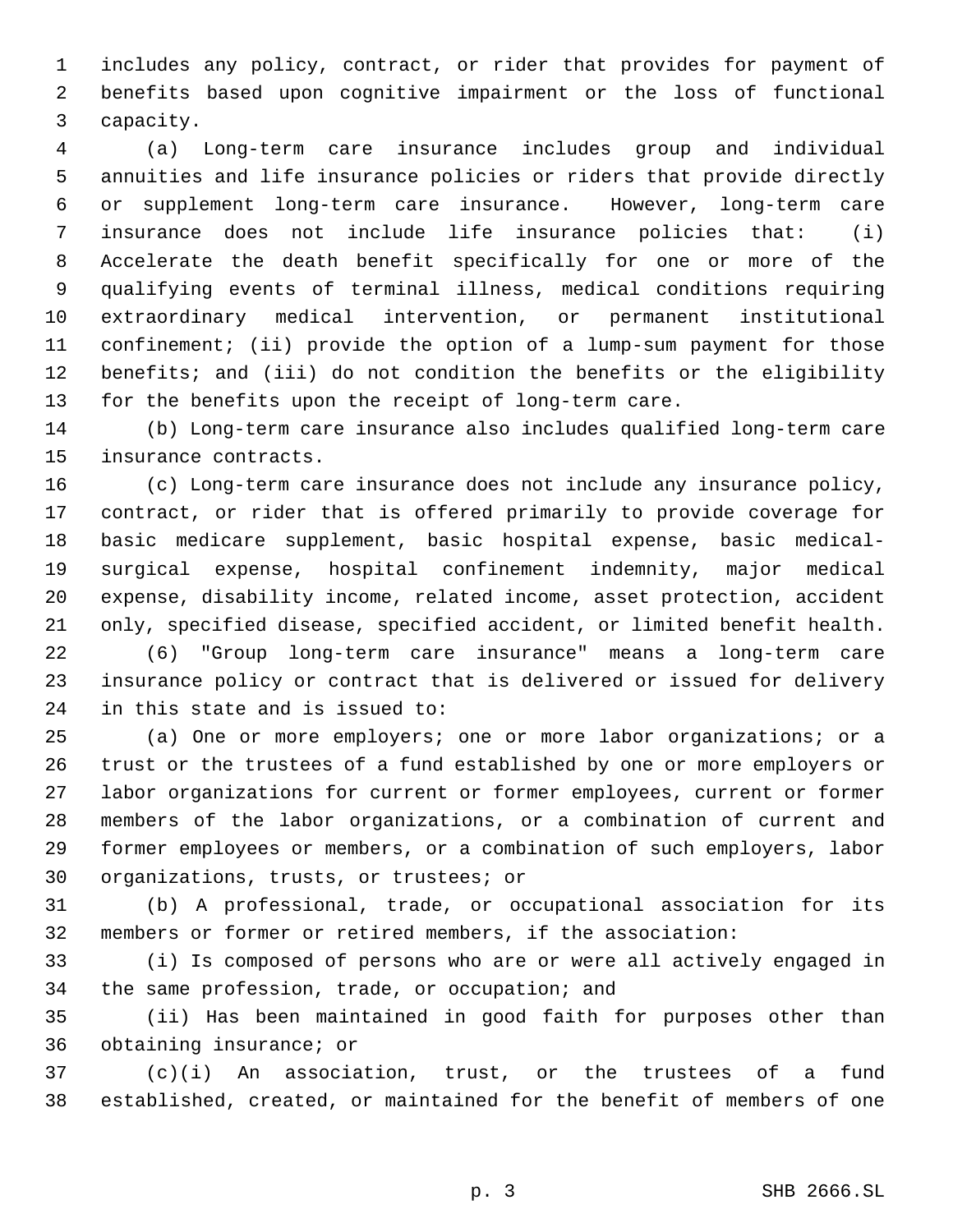or more associations. Before advertising, marketing, or offering long- term care coverage in this state, the association or associations, or the insurer of the association or associations, must file evidence with the commissioner that the association or associations have at the time of such filing at least one hundred persons who are members and that the association or associations have been organized and maintained in good faith for purposes other than that of obtaining insurance; have been in active existence for at least one year; and have a constitution and bylaws that provide that:

 (A) The association or associations hold regular meetings at least annually to further the purposes of the members;

 (B) Except for credit unions, the association or associations collect dues or solicit contributions from members; and

 (C) The members have voting privileges and representation on the governing board and committees of the association.

 (ii) Thirty days after filing the evidence in accordance with this section, the association or associations will be deemed to have satisfied the organizational requirements, unless the commissioner makes a finding that the association or associations do not satisfy those organizational requirements.

 (d) A group other than as described in (a), (b), or (c) of this subsection subject to a finding by the commissioner that:

 (i) The issuance of the group policy is not contrary to the best interest of the public;

 (ii) The issuance of the group policy would result in economies of acquisition or administration; and

 (iii) The benefits are reasonable in relation to the premiums charged.

 (7) "Policy" includes a document such as an insurance policy, contract, subscriber agreement, rider, or endorsement delivered or issued for delivery in this state by an insurer, fraternal benefit society, health care service contractor, health maintenance organization, or any similar entity authorized by the insurance commissioner to transact the business of long-term care insurance.

 (8) "Qualified long-term care insurance contract" or "federally tax-qualified long-term care insurance contract" means:

(a) An individual or group insurance contract that meets the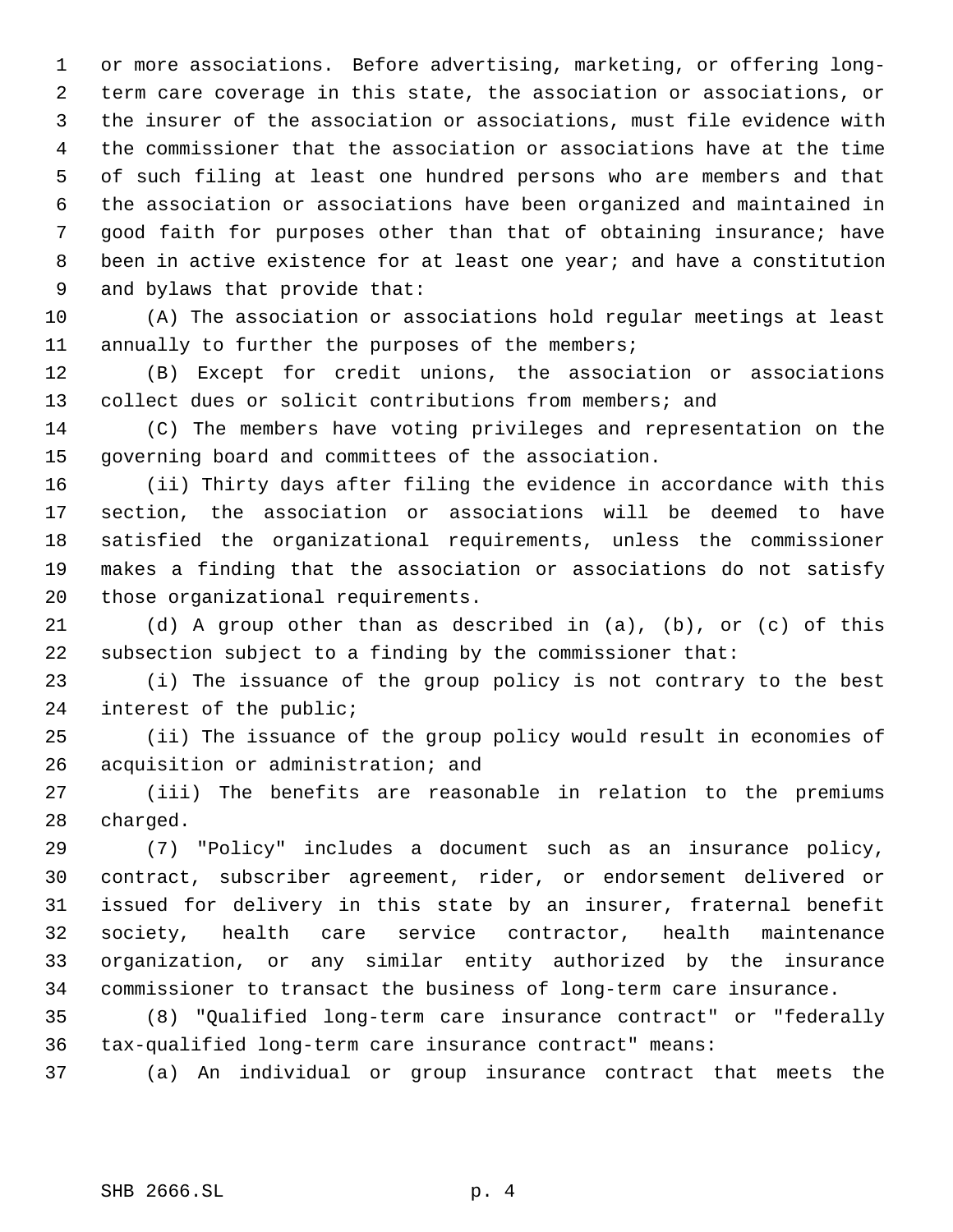requirements of section 7702B(b) of the internal revenue code of 1986, as amended; or

 3 (b) The portion of a life insurance contract that provides long- term care insurance coverage by rider or as part of the contract and that satisfies the requirements of sections 7702B(b) and (e) of the internal revenue code of 1986, as amended.

 NEW SECTION. **Sec. 4.** A group long-term care insurance policy may not be offered to a resident of this state under a group policy issued in another state to a group described in section 3(6)(d) of this act, unless this state or another state having statutory and regulatory long-term care insurance requirements substantially similar to those adopted in this state has made a determination that such requirements have been met.

 NEW SECTION. **Sec. 5.** (1) A long-term care insurance policy or certificate may not define "preexisting condition" more restrictively than as a condition for which medical advice or treatment was recommended by or received from a provider of health care services, within six months preceding the effective date of coverage of an insured person, unless the policy or certificate applies to group long-term care insurance under section 3(6) (a), (b), or (c) of this act.

 (2) A long-term care insurance policy or certificate may not exclude coverage for a loss or confinement that is the result of a preexisting condition unless the loss or confinement begins within six months following the effective date of coverage of an insured person, unless the policy or certificate applies to a group as defined in 26 section  $3(6)(a)$  of this act.

 (3) The commissioner may extend the limitation periods for specific age group categories in specific policy forms upon finding that the extension is in the best interest of the public.

 (4) An issuer may use an application form designed to elicit the complete health history of an applicant and underwrite in accordance with that issuer's established underwriting standards, based on the answers on that application. Unless otherwise provided in the policy or certificate and regardless of whether it is disclosed on the application, a preexisting condition need not be covered until the waiting period expires.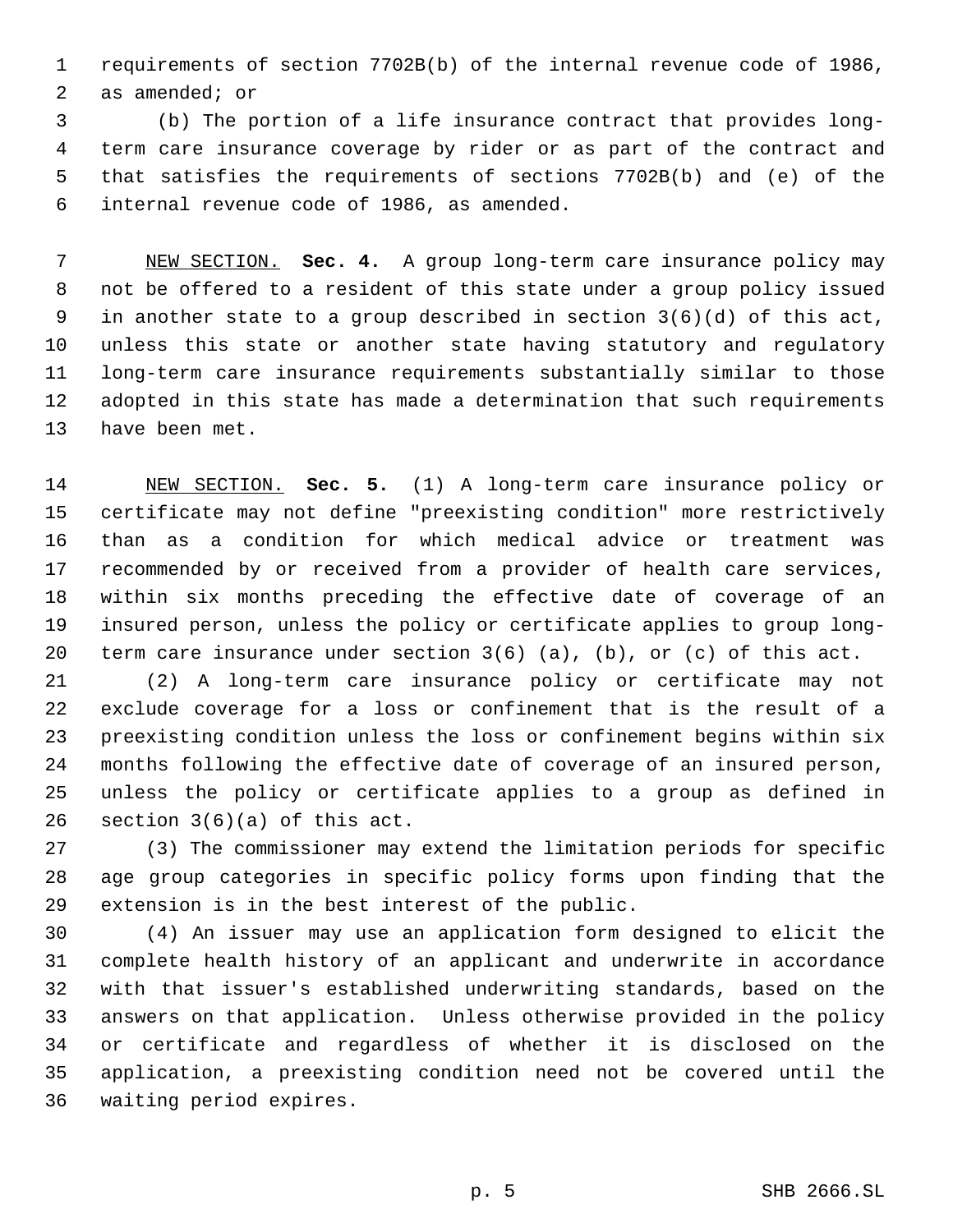(5) A long-term care insurance policy or certificate may not exclude or use waivers or riders to exclude, limit, or reduce coverage or benefits for specifically named or described preexisting diseases or physical conditions beyond the waiting period.

NEW SECTION. **Sec. 6.** No long-term care insurance policy may:

 (1) Be canceled, nonrenewed, or otherwise terminated on the grounds of the age or the deterioration of the mental or physical health of the insured individual or certificate holder;

 (2) Contain a provision establishing a new waiting period in the event existing coverage is converted to or replaced by a new or other form within the same company, except with respect to an increase in benefits voluntarily selected by the insured individual or group policyholder;

 (3) Provide coverage for skilled nursing care only or provide significantly more coverage for skilled care in a facility than coverage for lower levels of care;

 (4) Condition eligibility for any benefits on a prior 18 hospitalization requirement;

 (5) Condition eligibility for benefits provided in an institutional care setting on the receipt of a higher level of institutional care;

 (6) Condition eligibility for any benefits other than waiver of premium, postconfinement, postacute care, or recuperative benefits on a prior institutionalization requirement;

 (7) Include a postconfinement, postacute care, or recuperative benefit unless:

 (a) Such requirement is clearly labeled in a separate paragraph of the policy or certificate entitled "Limitations or Conditions on Eligibility for Benefits;" and

 (b) Such limitations or conditions specify any required number of days of preconfinement or postconfinement;

 (8) Condition eligibility for noninstitutional benefits on the prior receipt of institutional care;

 (9) A long-term care insurance policy or certificate may be field- issued if the compensation to the field issuer is not based on the number of policies or certificates issued. For purposes of this section, "field-issued" means a policy or certificate issued by a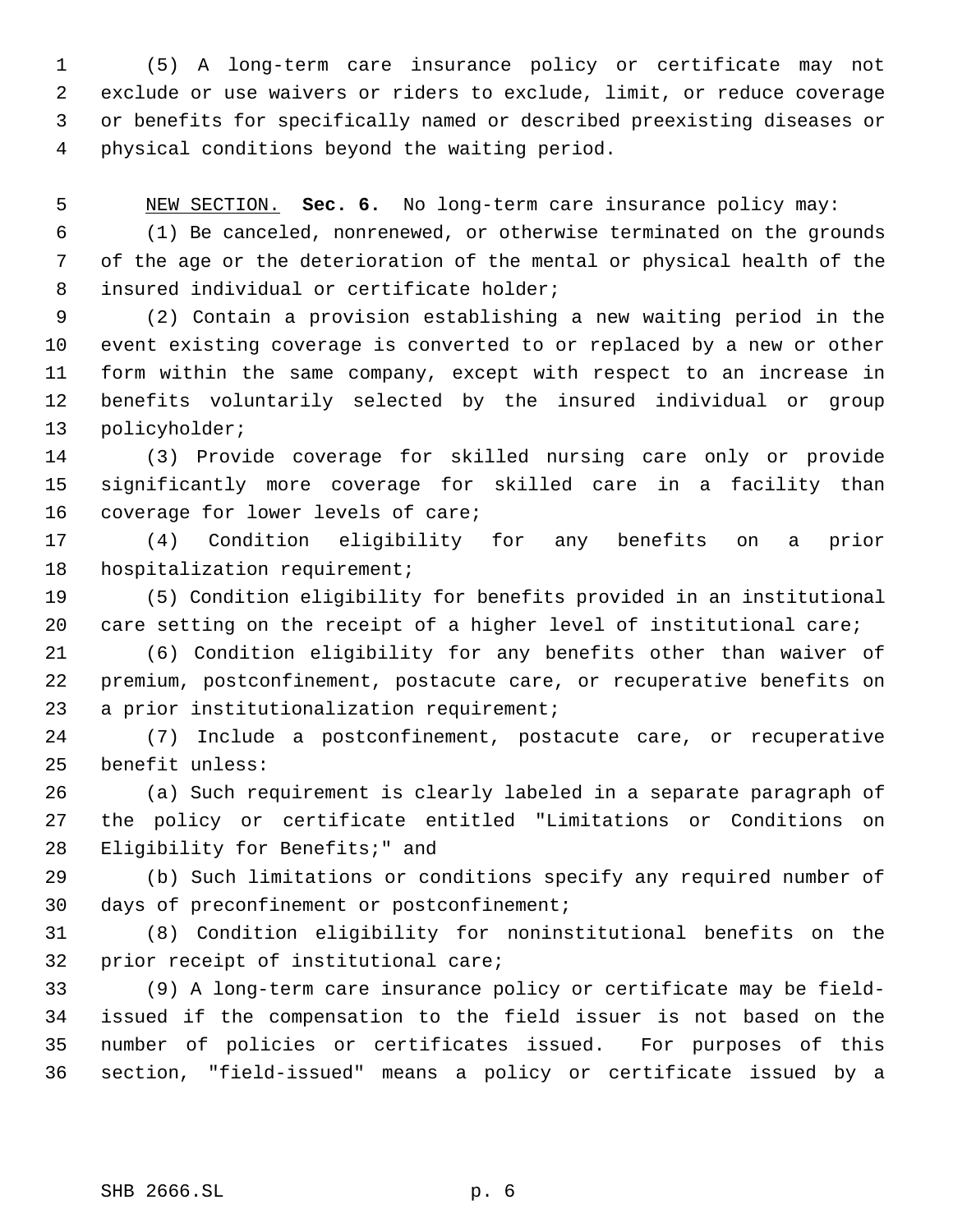producer or a third-party administrator of the policy pursuant to the underwriting authority by an issuer and using the issuer's underwriting guidelines.

 NEW SECTION. **Sec. 7.** (1) Long-term care insurance applicants may return a policy or certificate for any reason within thirty days after its delivery and to have the premium refunded.

 (2) All long-term care insurance policies and certificates shall have a notice prominently printed on or attached to the first page of the policy stating that the applicant may return the policy or certificate within thirty days after its delivery and to have the premium refunded.

 (3) Refunds or denials of applications must be made within thirty days of the return or denial.

 (4) This section shall not apply to certificates issued pursuant to a policy issued to a group defined in section 3(6)(a) of this act.

 NEW SECTION. **Sec. 8.** (1) An outline of coverage must be delivered to a prospective applicant for long-term care insurance at the time of initial solicitation through means that prominently direct the attention of the recipient to the document and its purpose.

 (a) The commissioner must prescribe a standard format, including style, arrangement, overall appearance, and the content of an outline of coverage.

 (b) When an insurance producer makes a solicitation in person, he or she must deliver an outline of coverage before presenting an application or enrollment form.

 (c) In a direct response solicitation, the outline of coverage must be presented with an application or enrollment form.

 (d) If a policy is issued to a group as defined in section 3(6)(a) of this act, an outline of coverage is not required to be delivered, if the information that the commissioner requires to be included in the outline of coverage is in other materials relating to enrollment. Upon request, any such materials must be made available to the commissioner.

 (2) If an issuer approves an application for a long-term care insurance contract or certificate, the issuer must deliver the contract or certificate of insurance to the applicant within thirty days after the date of approval. A policy summary must be delivered with an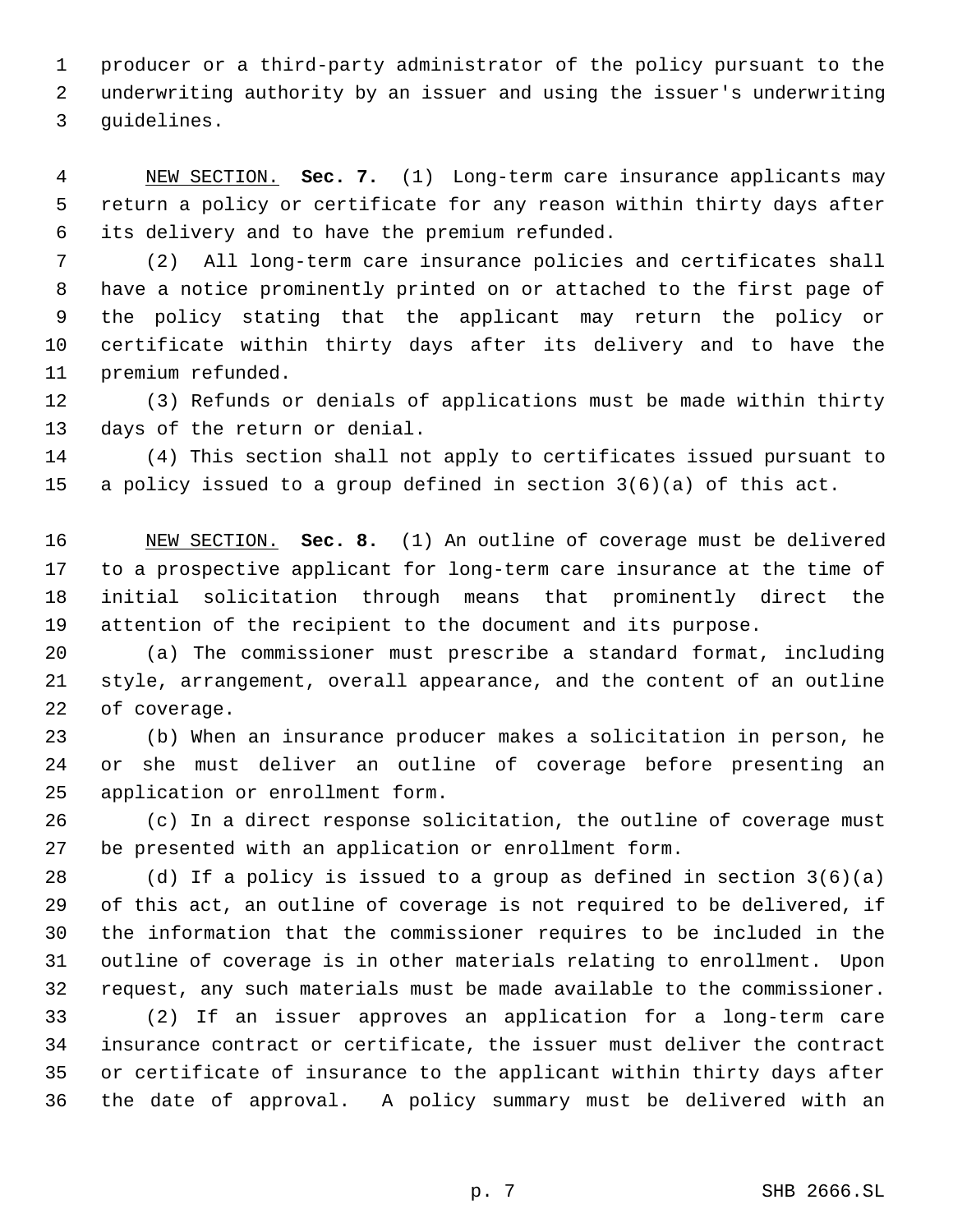individual life insurance policy that provides long-term care benefits within the policy or by rider. In a direct response solicitation, the issuer must deliver the policy summary, upon request, before delivery of the policy, if the applicant requests a summary.

(a) The policy summary shall include:

 (i) An explanation of how the long-term care benefit interacts with other components of the policy, including deductions from any 8 applicable death benefits;

 (ii) An illustration of the amount of benefits, the length of benefits, and the guaranteed lifetime benefits if any, for each covered person;

 (iii) Any exclusions, reductions, and limitations on benefits of 13 long-term care;

 (iv) A statement that any long-term care inflation protection option required by section 12 of this act is not available under this policy; and

 (v) If applicable to the policy type, the summary must also include:

 (A) A disclosure of the effects of exercising other rights under the policy;

 (B) A disclosure of guarantees related to long-term care costs of 22 insurance charges; and

(C) Current and projected maximum lifetime benefits.

 (b) The provisions of the policy summary may be incorporated into a basic illustration required under chapter 48.23A RCW, or into the policy summary which is required under rules adopted by the commissioner.

 NEW SECTION. **Sec. 9.** If a long-term care benefit funded through a life insurance policy by the acceleration of the death benefit is in benefit payment status, a monthly report must be provided to the policyholder. The report must include:

 (1) A record of all long-term care benefits paid out during the month;

 (2) An explanation of any changes in the policy resulting from paying the long-term care benefits, such as a change in the death benefit or cash values; and

(3) The amount of long-term care benefits that remain to be paid.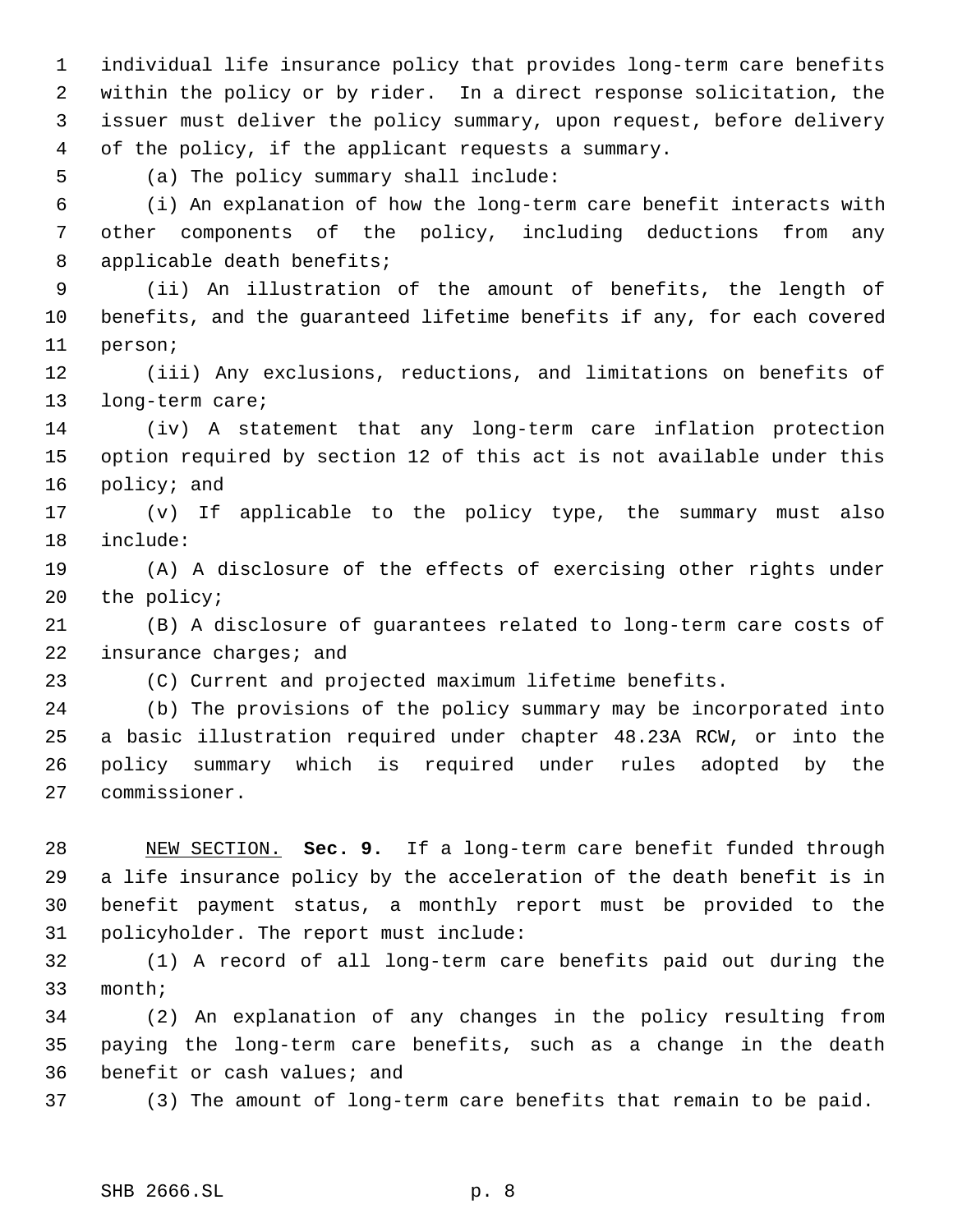NEW SECTION. **Sec. 10.** All long-term care denials must be made within sixty days after receipt of a written request made by a policyholder or certificate holder, or his or her representative. All denials of long-term care claims by the issuer must provide a written explanation of the reasons for the denial and make available to the policyholder or certificate holder all information directly related to the denial.

 NEW SECTION. **Sec. 11.** (1) An issuer may rescind a long-term care insurance policy or certificate or deny an otherwise valid long-term care insurance claim if:

 (a) A policy or certificate has been in force for less than six months and upon a showing of misrepresentation that is material to the 13 acceptance for coverage; or

 (b) A policy or certificate that has been in force for at least six months but less than two years, upon a showing of misrepresentation that is both material to the acceptance for coverage and that pertains to the condition for which benefits are sought.

 (2) After a policy or certificate has been in force for two years it is not contestable upon the grounds of misrepresentation alone. Such a policy or certificate may be contested only upon a showing that the insured knowingly and intentionally misrepresented relevant facts relating to the insured's health.

 (3) An issuer's payments for benefits under a long-term care insurance policy or certificate may not be recovered by the issuer if the policy or certificate is rescinded.

 (4) This section does not apply to the remaining death benefit of a life insurance policy that accelerates benefits for long-term care that are governed by RCW 48.23.050 the state's life insurance incontestability clause. In all other situations, this section shall apply to life insurance policies that accelerate benefits for long-term care.

 NEW SECTION. **Sec. 12.** (1) The commissioner must establish minimum standards for inflation protection features.

 (2) An issuer must comply with the rules adopted by the commissioner that establish minimum standards for inflation protection features.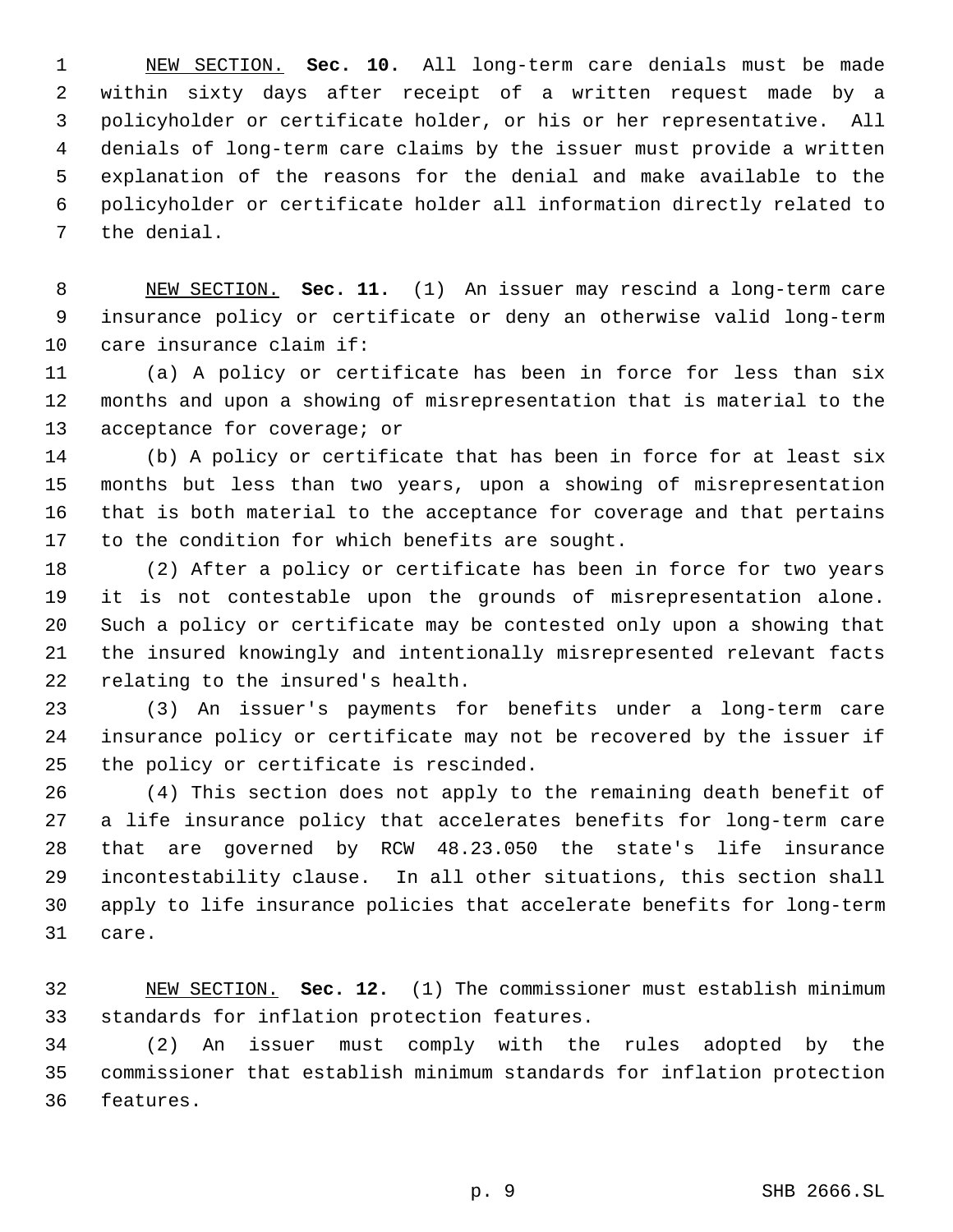NEW SECTION. **Sec. 13.** (1) Except as provided by this section, a long-term care insurance policy may not be delivered or issued for delivery in this state unless the policyholder or certificate holder has been offered the option of purchasing a policy or certificate that includes a nonforfeiture benefit. The offer of a nonforfeiture benefit may be in the form of a rider that is attached to the policy. If a policyholder or certificate holder declines the nonforfeiture benefit, the issuer must provide a contingent benefit upon lapse that is available for a specified period of time following a substantial increase in premium rates.

 (2) If a group long-term care insurance policy is issued, the offer required in subsection (1) of this section must be made to the group policyholder. However, if the policy is issued as group long-term care insurance as defined in section 3(6)(d) of this act other than to a continuing care retirement community or other similar entity, the offering shall be made to each proposed certificate holder.

 (3) The commissioner must adopt rules specifying the type or types of nonforfeiture benefits to be offered as part of long-term care insurance policies and certificates, the standards for nonforfeiture benefits, and the rules regarding contingent benefit upon lapse, including a determination of the specified period of time during which a contingent benefit upon lapse will be available and the substantial premium rate increase that triggers a contingent benefit upon lapse.

 NEW SECTION. **Sec. 14.** A person may not sell, solicit, or negotiate long-term care insurance unless he or she is appropriately licensed as an insurance producer and has successfully completed long-term care coverage education that meets the requirements of this section.

 (1) All long-term care education required by this chapter must meet the requirements of chapter 48.17 RCW and rules adopted by the commissioner.

 (2)(a)(i) After January 1, 2009, prior to soliciting, selling, or negotiating long-term care insurance coverage, an insurance producer must successfully complete a one-time education course consisting of no fewer than eight hours on long-term care coverage, long-term care services, state and federal regulations and requirements for long-term care and qualified long-term care insurance coverage, changes or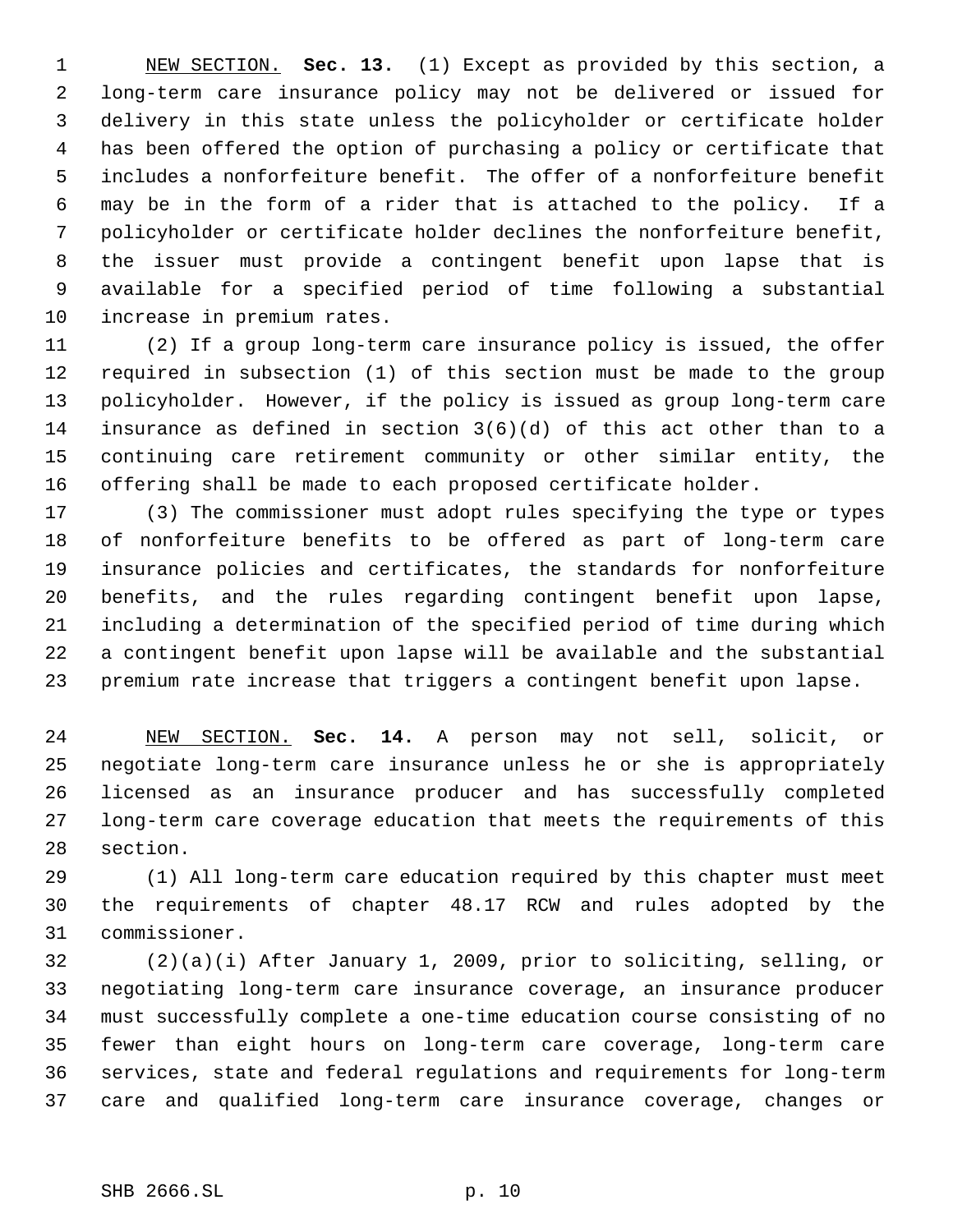improvements in long-term care services or providers, alternatives to the purchase of long-term care insurance coverage, the effect of inflation on benefits and the importance of inflation protection, and consumer suitability standards and guidelines.

 (ii) In order to continue soliciting, selling, or negotiating long-term care coverage in this state, all insurance producers selling, soliciting, or negotiating long-term care insurance coverage prior to the effective date of this act must successfully complete the eight-hour, one-time long-term care education and training course no later than July 1, 2009.

 (b) In addition to the one-time education and training requirement set forth in (a) of this subsection, insurance producers who engage in the solicitation, sale, or negotiation of long-term care insurance coverage must successfully complete no fewer than four hours every twenty-four months of continuing education specific to long-term care insurance coverage and issues. Long-term care insurance coverage continuing education shall consist of topics related to long-term care insurance, long-term care services, and, if applicable, qualified state long-term care insurance partnership programs, including, but not limited to, the following:

 (i) State and federal regulations and requirements and the relationship between qualified state long-term care insurance partnership programs and other public and private coverage of long-term care services, including medicaid;

(ii) Available long-term care services and providers;

 (iii) Changes or improvements in long-term care services or providers;

 (iv) Alternatives to the purchase of private long-term care insurance;

 (v) The effect of inflation on benefits and the importance of inflation protection;

(vi) This chapter and chapters 48.84 and 48.85 RCW; and

(vii) Consumer suitability standards and guidelines.

 (3) The insurance producer education required by this section shall not include training that is issuer or company product-specific or that includes any sales or marketing information, materials, or training, other than those required by state or federal law.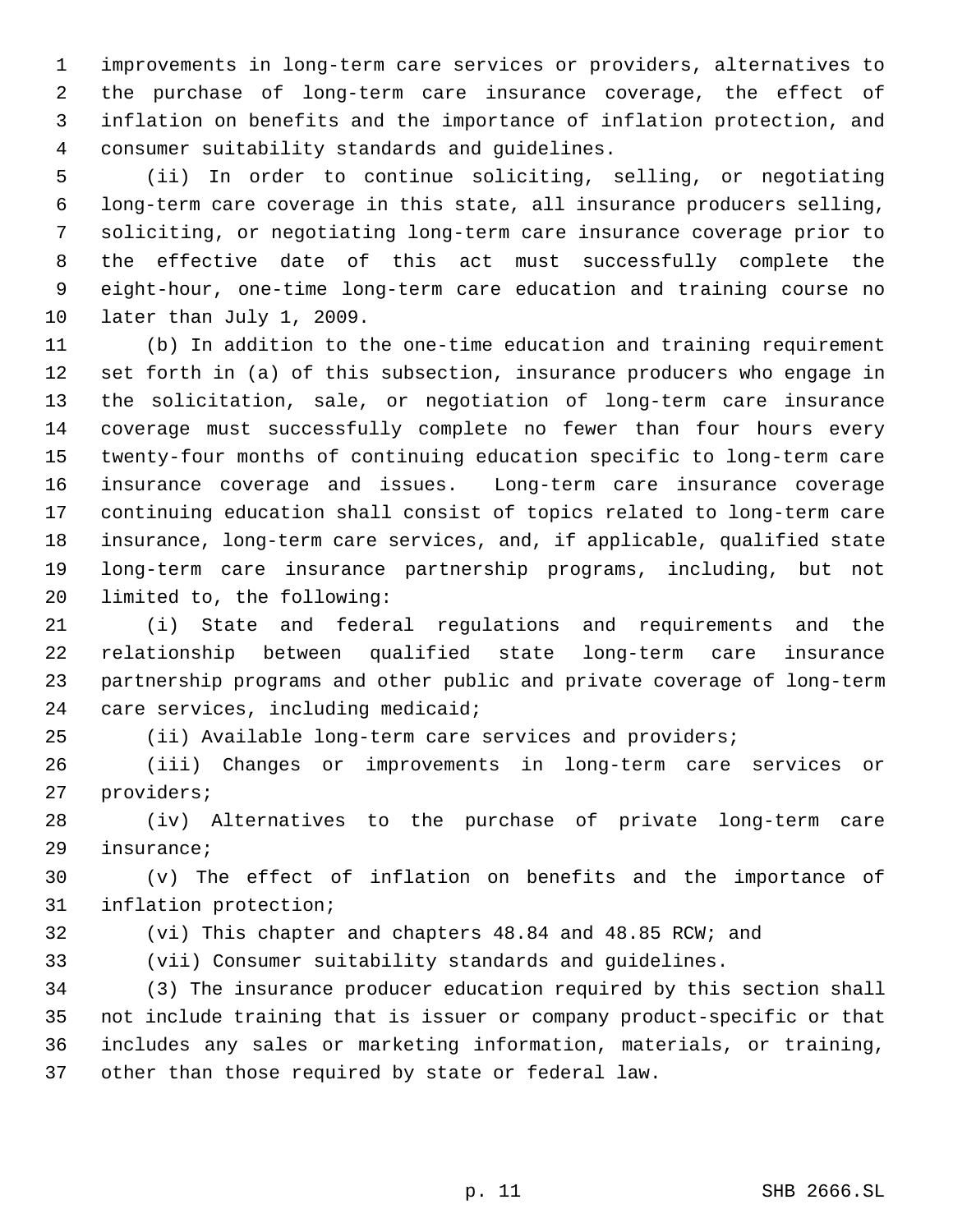(4) Issuers shall obtain verification that an insurance producer receives training required by this section before that producer is permitted to sell, solicit, or otherwise negotiate the issuer's long- term care insurance products.

 (5) Issuers shall maintain records subject to the state's record retention requirements and shall make evidence of that verification available to the commissioner upon request.

 (6)(a) Issuers shall maintain records with respect to the training of its producers concerning the distribution of its long-term care partnership policies that will allow the commissioner to provide assurance to the state department of social and health services, medicaid division, that insurance producers engaged in the sale of long-term care insurance contracts have received the training required by this section and any rules adopted by the commissioner, and that producers have demonstrated an understanding of the partnership policies and their relationship to public and private coverage of long-term care, including medicaid, in this state.

 (b) These records shall be maintained in accordance with the state's record retention requirements and shall be made available to the commissioner upon request.

 (7) The satisfaction of these training requirements for any state shall be deemed to satisfy the training requirements of this state.

 NEW SECTION. **Sec. 15.** Issuers and their agents, if any, must determine whether issuing long-term care insurance coverage to a particular person is appropriate, except in the case of a life insurance policy that accelerates benefits for long-term care.

(1) An issuer must:

 (a) Develop and use suitability standards to determine whether the purchase or replacement of long-term care coverage is appropriate for the needs of the applicant or insured;

 (b) Train its agents in the use of the issuer's suitability standards; and

 (c) Maintain a copy of its suitability standards and make the standards available for inspection, upon request.

 (2) The following must be considered when determining whether the applicant meets the issuer's suitability standards: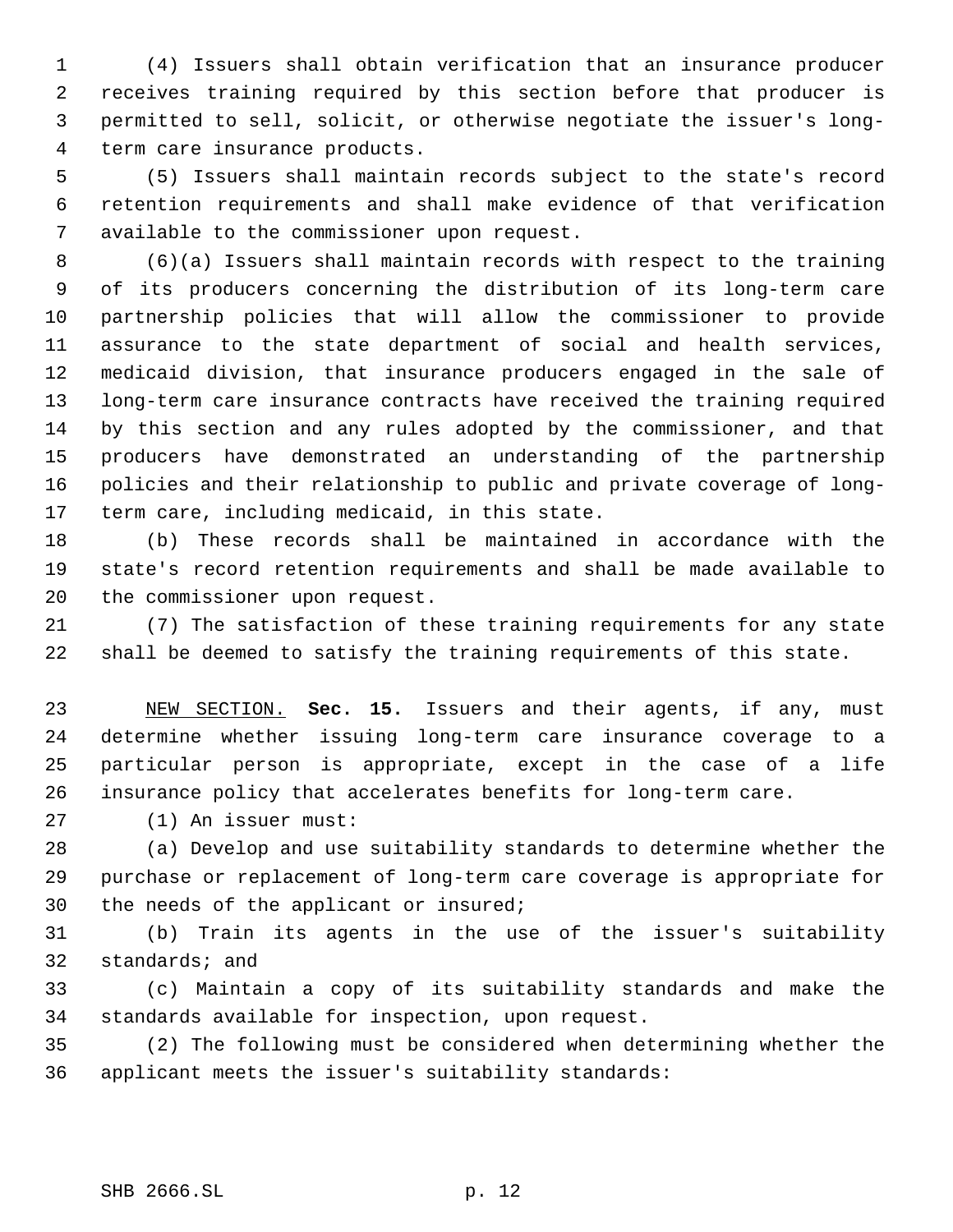(a) The ability of the applicant to pay for the proposed coverage and any other relevant financial information related to the purchase of or payment for coverage;

 (b) The applicant's goals and needs with respect to long-term care and the advantages and disadvantages of long-term care coverage to meet those goals or needs; and

 (c) The values, benefits, and costs of the applicant's existing health or long-term care coverage, if any, when compared to the values, benefits, and costs of the recommended purchase or replacement.

 (3) The sale or transfer of any suitability information provided to the issuer or agent by the applicant to any other person or business entity is prohibited.

 (4)(a) The commissioner shall adopt, by rule, forms of consumer- friendly personal worksheets that issuers and their agents must use for applications for long-term care coverage.

 (b) The commissioner may require each issuer to file its current forms of suitability standards and personal worksheets with the commissioner.

 NEW SECTION. **Sec. 16.** A person engaged in the issuance or solicitation of long-term care coverage shall not engage in unfair methods of competition or unfair or deceptive acts or practices, as such methods, acts, or practices are defined in chapter 48.30 RCW, or as defined by the commissioner.

 NEW SECTION. **Sec. 17.** An issuer or an insurance producer who violates a law or rule relating to the regulation of long-term care insurance or its marketing shall be subject to a fine of up to three times the amount of the commission paid for each policy involved in the violation or up to ten thousand dollars, whichever is greater.

 NEW SECTION. **Sec. 18.** (1) The commissioner must adopt rules that include standards for full and fair disclosure setting forth the manner, content, and required disclosures for the sale of long-term care insurance policies, terms of renewability, initial and subsequent conditions of eligibility, nonduplication of coverage provisions, coverage of dependents, preexisting conditions, termination of insurance, continuation or conversion, probationary periods,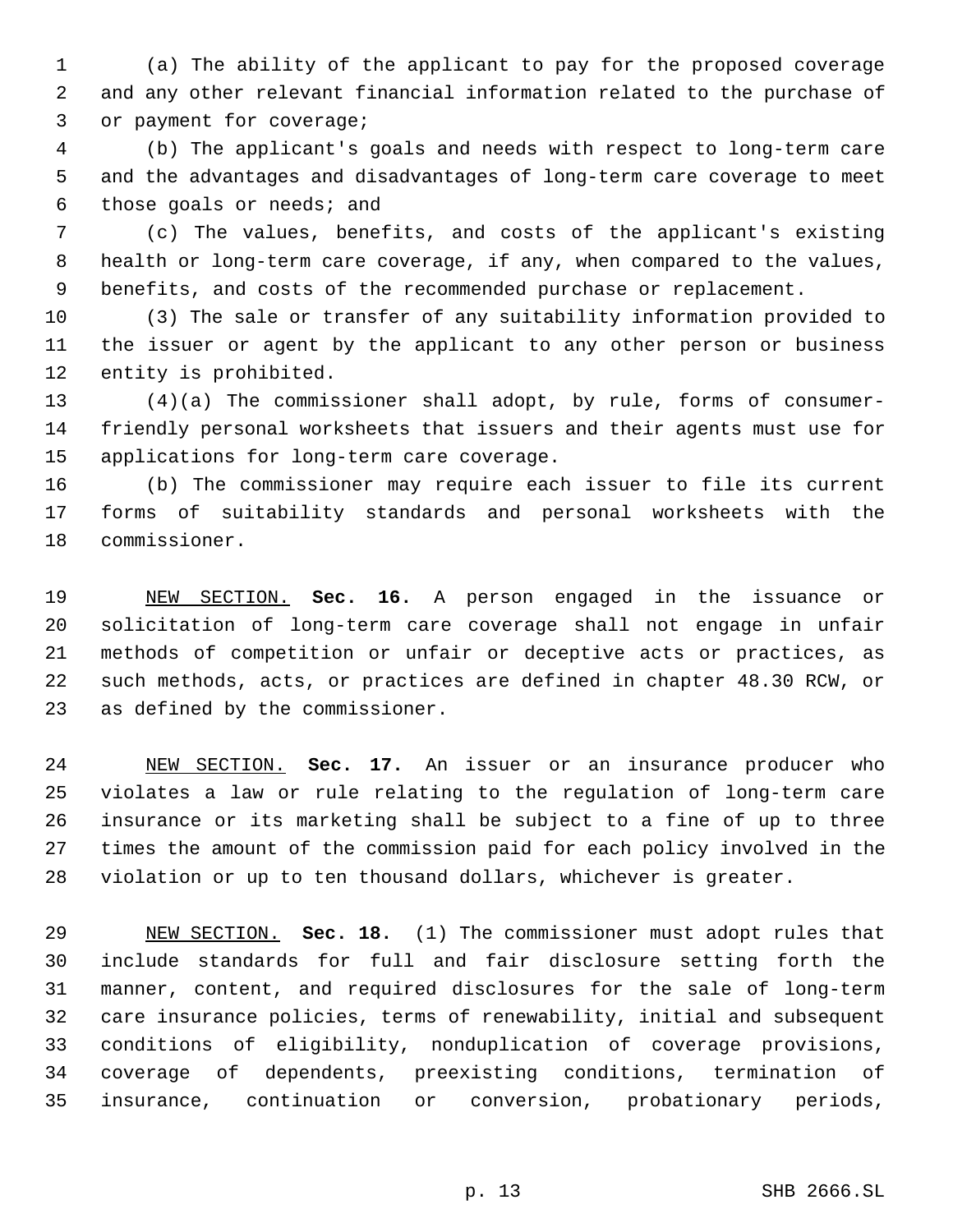limitations, exceptions, reductions, elimination periods, requirements for replacement, recurrent conditions, and definitions of terms. The commissioner must adopt rules establishing loss ratio standards for long-term care insurance policies. The commissioner must adopt rules to promote premium adequacy and to protect policyholders in the event of proposed substantial rate increases, and to establish minimum standards for producer education, marketing practices, producer compensation, producer testing, penalties, and reporting practices for long-term care insurance.

 (2) The commissioner shall adopt rules establishing standards protecting patient privacy rights, rights to receive confidential health care services, and standards for an issuer's timely review of a claim denial upon request of a covered person.

 (3) The commissioner may adopt reasonable rules to effectuate any provision of this chapter in accordance with the requirements of chapter 34.05 RCW.

 **Sec. 19.** RCW 48.84.010 and 1986 c 170 s 1 are each amended to read as follows:

 This chapter may be known and cited as the "long-term care insurance act" and is intended to govern the content and sale of long-21 term care insurance and long-term care benefit contracts issued before 22 January 1, 2009, as defined in this chapter. This chapter shall be liberally construed to promote the public interest in protecting purchasers of long-term care insurance from unfair or deceptive sales, marketing, and advertising practices. The provisions of this chapter shall apply in addition to other requirements of Title 48 RCW.

 **Sec. 20.** RCW 48.43.005 and 2007 c 296 s 1 and 2007 c 259 s 32 are each reenacted and amended to read as follows:

 Unless otherwise specifically provided, the definitions in this section apply throughout this chapter.

 (1) "Adjusted community rate" means the rating method used to establish the premium for health plans adjusted to reflect actuarially demonstrated differences in utilization or cost attributable to geographic region, age, family size, and use of wellness activities.

 (2) "Basic health plan" means the plan described under chapter 70.47 RCW, as revised from time to time.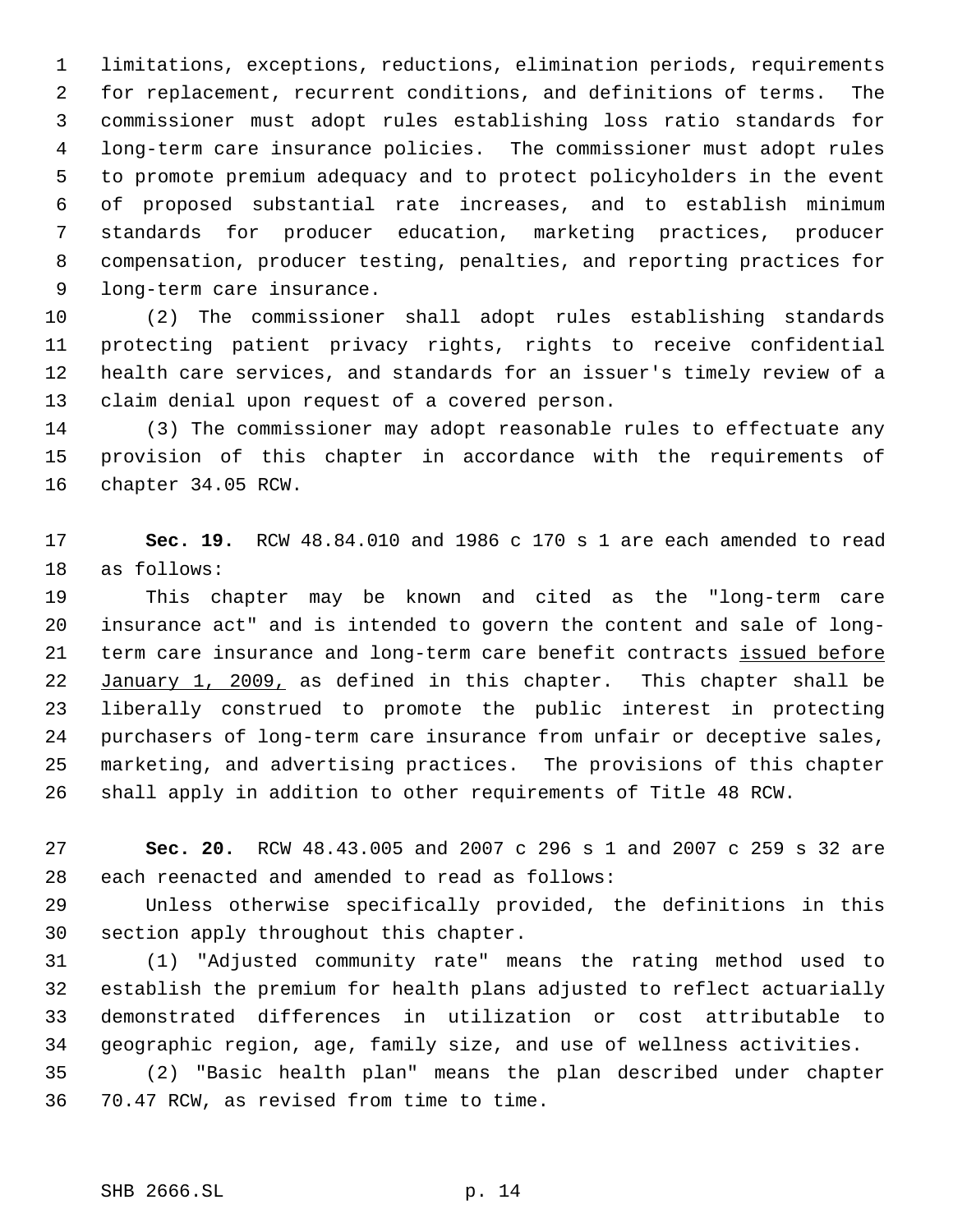(3) "Basic health plan model plan" means a health plan as required in RCW 70.47.060(2)(e).

 (4) "Basic health plan services" means that schedule of covered health services, including the description of how those benefits are to be administered, that are required to be delivered to an enrollee under the basic health plan, as revised from time to time.

(5) "Catastrophic health plan" means:

 (a) In the case of a contract, agreement, or policy covering a single enrollee, a health benefit plan requiring a calendar year deductible of, at a minimum, one thousand seven hundred fifty dollars and an annual out-of-pocket expense required to be paid under the plan (other than for premiums) for covered benefits of at least three thousand five hundred dollars, both amounts to be adjusted annually by 14 the insurance commissioner; and

 (b) In the case of a contract, agreement, or policy covering more than one enrollee, a health benefit plan requiring a calendar year deductible of, at a minimum, three thousand five hundred dollars and an annual out-of-pocket expense required to be paid under the plan (other than for premiums) for covered benefits of at least six thousand dollars, both amounts to be adjusted annually by the insurance commissioner; or

 (c) Any health benefit plan that provides benefits for hospital inpatient and outpatient services, professional and prescription drugs provided in conjunction with such hospital inpatient and outpatient services, and excludes or substantially limits outpatient physician services and those services usually provided in an office setting.

 In July 2008, and in each July thereafter, the insurance commissioner shall adjust the minimum deductible and out-of-pocket expense required for a plan to qualify as a catastrophic plan to reflect the percentage change in the consumer price index for medical care for a preceding twelve months, as determined by the United States department of labor. The adjusted amount shall apply on the following January 1st.

 (6) "Certification" means a determination by a review organization that an admission, extension of stay, or other health care service or procedure has been reviewed and, based on the information provided, meets the clinical requirements for medical necessity, appropriateness,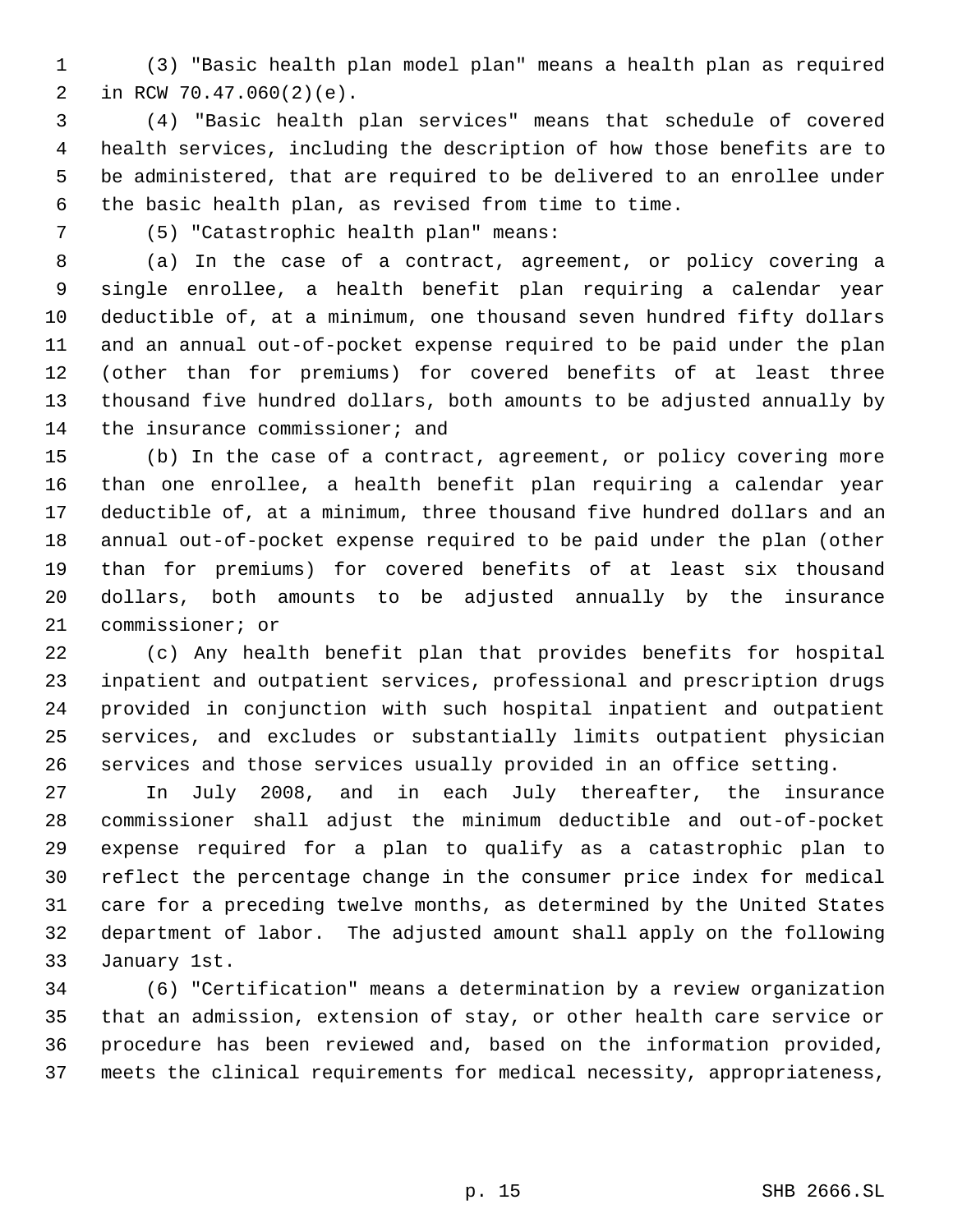level of care, or effectiveness under the auspices of the applicable health benefit plan.

 (7) "Concurrent review" means utilization review conducted during a patient's hospital stay or course of treatment.

 (8) "Covered person" or "enrollee" means a person covered by a health plan including an enrollee, subscriber, policyholder, beneficiary of a group plan, or individual covered by any other health plan.

 (9) "Dependent" means, at a minimum, the enrollee's legal spouse and unmarried dependent children who qualify for coverage under the enrollee's health benefit plan.

 (10) "Eligible employee" means an employee who works on a full-time basis with a normal work week of thirty or more hours. The term includes a self-employed individual, including a sole proprietor, a partner of a partnership, and may include an independent contractor, if the self-employed individual, sole proprietor, partner, or independent contractor is included as an employee under a health benefit plan of a small employer, but does not work less than thirty hours per week and derives at least seventy-five percent of his or her income from a trade or business through which he or she has attempted to earn taxable income and for which he or she has filed the appropriate internal revenue service form. Persons covered under a health benefit plan pursuant to the consolidated omnibus budget reconciliation act of 1986 shall not be considered eligible employees for purposes of minimum participation requirements of chapter 265, Laws of 1995.

 (11) "Emergency medical condition" means the emergent and acute onset of a symptom or symptoms, including severe pain, that would lead a prudent layperson acting reasonably to believe that a health condition exists that requires immediate medical attention, if failure to provide medical attention would result in serious impairment to bodily functions or serious dysfunction of a bodily organ or part, or would place the person's health in serious jeopardy.

 (12) "Emergency services" means otherwise covered health care services medically necessary to evaluate and treat an emergency medical condition, provided in a hospital emergency department.

 (13) "Enrollee point-of-service cost-sharing" means amounts paid to health carriers directly providing services, health care providers, or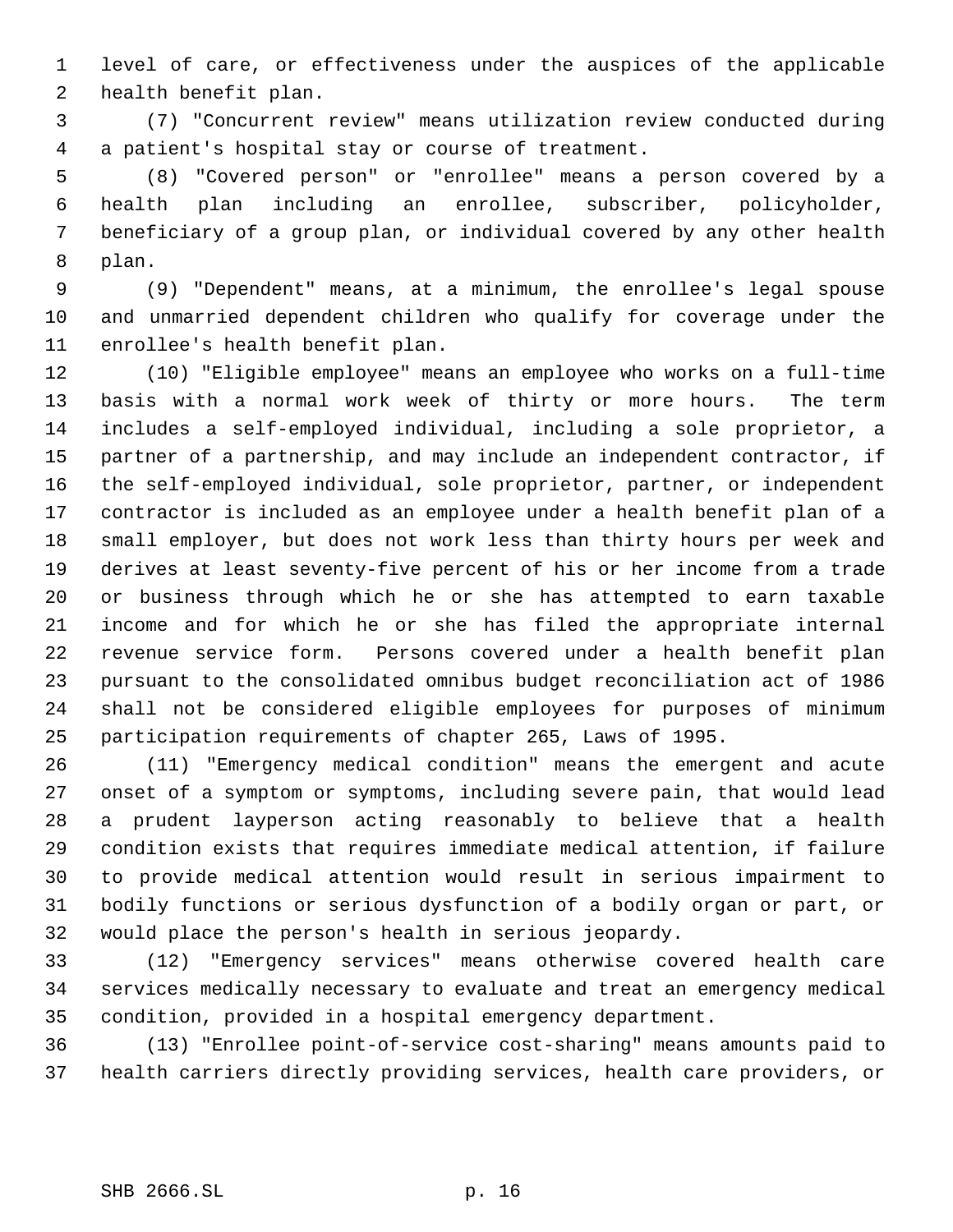health care facilities by enrollees and may include copayments, coinsurance, or deductibles.

 (14) "Grievance" means a written complaint submitted by or on behalf of a covered person regarding: (a) Denial of payment for medical services or nonprovision of medical services included in the covered person's health benefit plan, or (b) service delivery issues other than denial of payment for medical services or nonprovision of medical services, including dissatisfaction with medical care, waiting time for medical services, provider or staff attitude or demeanor, or dissatisfaction with service provided by the health carrier.

 (15) "Health care facility" or "facility" means hospices licensed under chapter 70.127 RCW, hospitals licensed under chapter 70.41 RCW, rural health care facilities as defined in RCW 70.175.020, psychiatric hospitals licensed under chapter 71.12 RCW, nursing homes licensed under chapter 18.51 RCW, community mental health centers licensed under chapter 71.05 or 71.24 RCW, kidney disease treatment centers licensed under chapter 70.41 RCW, ambulatory diagnostic, treatment, or surgical facilities licensed under chapter 70.41 RCW, drug and alcohol treatment facilities licensed under chapter 70.96A RCW, and home health agencies licensed under chapter 70.127 RCW, and includes such facilities if owned and operated by a political subdivision or instrumentality of the state and such other facilities as required by federal law and implementing regulations.

(16) "Health care provider" or "provider" means:

 (a) A person regulated under Title 18 or chapter 70.127 RCW, to practice health or health-related services or otherwise practicing health care services in this state consistent with state law; or

 (b) An employee or agent of a person described in (a) of this subsection, acting in the course and scope of his or her employment.

 (17) "Health care service" means that service offered or provided by health care facilities and health care providers relating to the prevention, cure, or treatment of illness, injury, or disease.

 (18) "Health carrier" or "carrier" means a disability insurer regulated under chapter 48.20 or 48.21 RCW, a health care service contractor as defined in RCW 48.44.010, or a health maintenance organization as defined in RCW 48.46.020.

(19) "Health plan" or "health benefit plan" means any policy,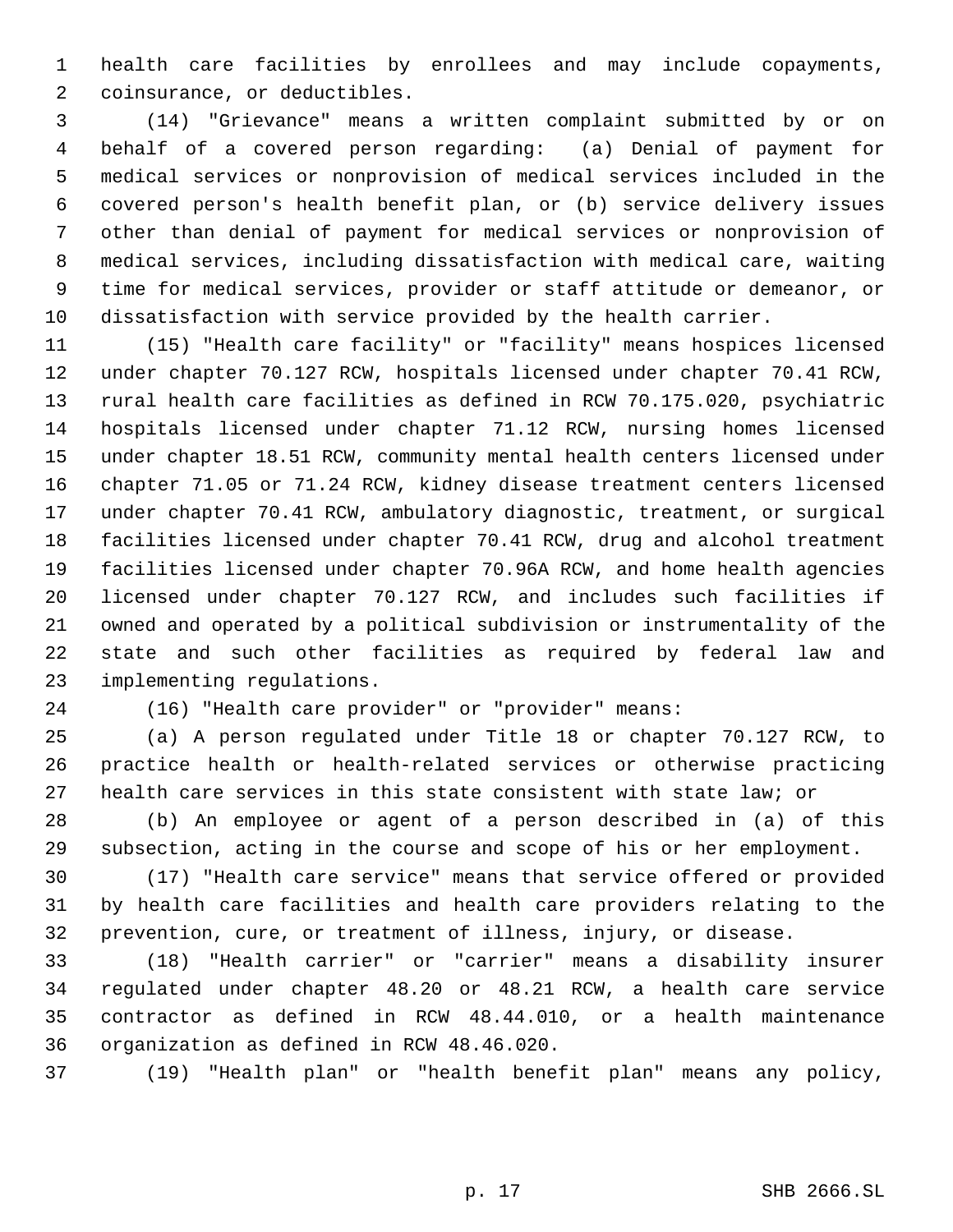contract, or agreement offered by a health carrier to provide, arrange, reimburse, or pay for health care services except the following:

 (a) Long-term care insurance governed by chapter 48.84 ((RCW)) or 48.-- RCW (sections 1 through 18 of this act);

 (b) Medicare supplemental health insurance governed by chapter 48.66 RCW;

 (c) Coverage supplemental to the coverage provided under chapter 55, Title 10, United States Code;

 (d) Limited health care services offered by limited health care service contractors in accordance with RCW 48.44.035;

(e) Disability income;

 (f) Coverage incidental to a property/casualty liability insurance policy such as automobile personal injury protection coverage and 14 homeowner quest medical;

(g) Workers' compensation coverage;

(h) Accident only coverage;

 (i) Specified disease or illness-triggered fixed payment insurance, hospital confinement fixed payment insurance, or other fixed payment insurance offered as an independent, noncoordinated benefit;

(j) Employer-sponsored self-funded health plans;

(k) Dental only and vision only coverage; and

 (l) Plans deemed by the insurance commissioner to have a short-term limited purpose or duration, or to be a student-only plan that is guaranteed renewable while the covered person is enrolled as a regular full-time undergraduate or graduate student at an accredited higher education institution, after a written request for such classification by the carrier and subsequent written approval by the insurance commissioner.

 (20) "Material modification" means a change in the actuarial value of the health plan as modified of more than five percent but less than fifteen percent.

 (21) "Preexisting condition" means any medical condition, illness, or injury that existed any time prior to the effective date of coverage.

 (22) "Premium" means all sums charged, received, or deposited by a health carrier as consideration for a health plan or the continuance of a health plan. Any assessment or any "membership," "policy," "contract," "service," or similar fee or charge made by a health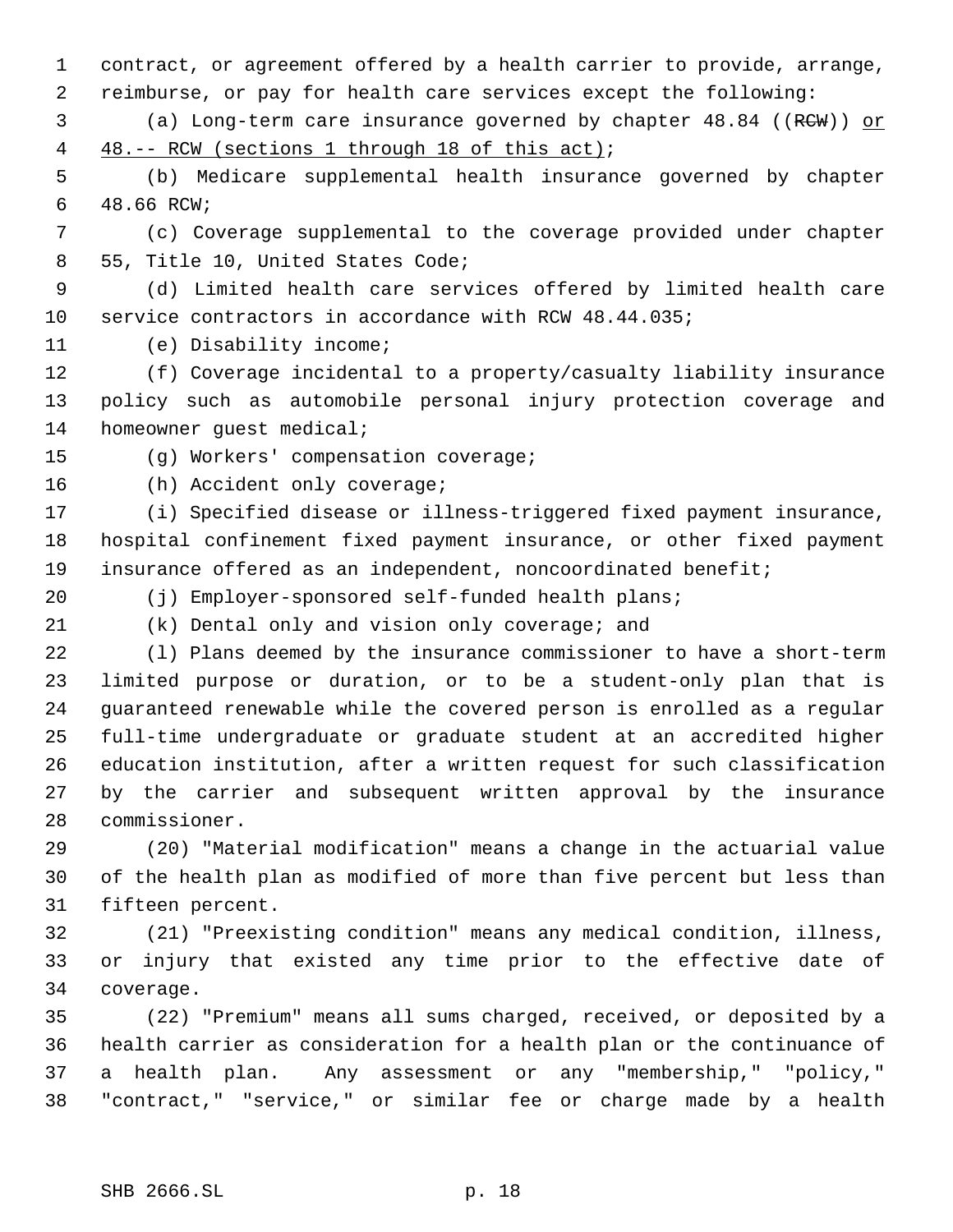carrier in consideration for a health plan is deemed part of the premium. "Premium" shall not include amounts paid as enrollee point- of-service cost-sharing.

 (23) "Review organization" means a disability insurer regulated under chapter 48.20 or 48.21 RCW, health care service contractor as defined in RCW 48.44.010, or health maintenance organization as defined in RCW 48.46.020, and entities affiliated with, under contract with, or acting on behalf of a health carrier to perform a utilization review.

 (24) "Small employer" or "small group" means any person, firm, corporation, partnership, association, political subdivision, sole proprietor, or self-employed individual that is actively engaged in business that, on at least fifty percent of its working days during the preceding calendar quarter, employed at least two but no more than fifty eligible employees, with a normal work week of thirty or more hours, the majority of whom were employed within this state, and is not formed primarily for purposes of buying health insurance and in which a bona fide employer-employee relationship exists. In determining the number of eligible employees, companies that are affiliated companies, or that are eligible to file a combined tax return for purposes of taxation by this state, shall be considered an employer. Subsequent to the issuance of a health plan to a small employer and for the purpose of determining eligibility, the size of a small employer shall be determined annually. Except as otherwise specifically provided, a small employer shall continue to be considered a small employer until the plan anniversary following the date the small employer no longer meets the requirements of this definition. A self-employed individual or sole proprietor must derive at least seventy-five percent of his or her income from a trade or business through which the individual or sole proprietor has attempted to earn taxable income and for which he or she has filed the appropriate internal revenue service form 1040, schedule C or F, for the previous taxable year except for a self- employed individual or sole proprietor in an agricultural trade or business, who must derive at least fifty-one percent of his or her income from the trade or business through which the individual or sole proprietor has attempted to earn taxable income and for which he or she has filed the appropriate internal revenue service form 1040, for the previous taxable year. A self-employed individual or sole proprietor who is covered as a group of one on the day prior to June 10, 2004,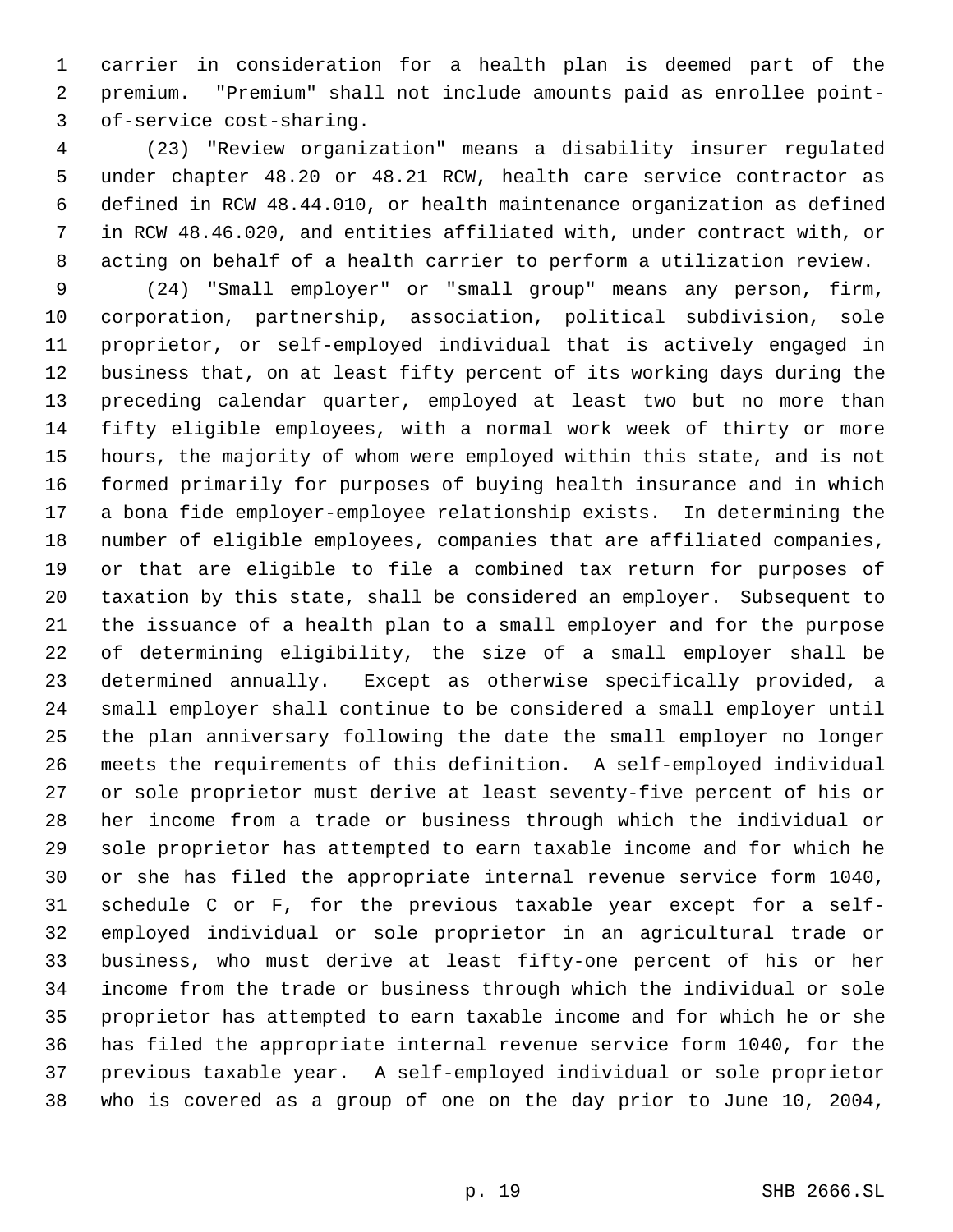shall also be considered a "small employer" to the extent that individual or group of one is entitled to have his or her coverage renewed as provided in RCW 48.43.035(6).

 (25) "Utilization review" means the prospective, concurrent, or retrospective assessment of the necessity and appropriateness of the allocation of health care resources and services of a provider or facility, given or proposed to be given to an enrollee or group of enrollees.

 (26) "Wellness activity" means an explicit program of an activity consistent with department of health guidelines, such as, smoking cessation, injury and accident prevention, reduction of alcohol misuse, appropriate weight reduction, exercise, automobile and motorcycle safety, blood cholesterol reduction, and nutrition education for the purpose of improving enrollee health status and reducing health service costs.

 **Sec. 21.** RCW 48.85.010 and 1995 1st sp.s. c 18 s 76 are each amended to read as follows:

 The department of social and health services shall, in conjunction with the office of the insurance commissioner, coordinate a long-term care insurance program entitled the Washington long-term care partnership, whereby private insurance and medicaid funds shall be used to finance long-term care. For individuals purchasing a long-term care 23 insurance policy or contract governed by chapter 48.84 ((RCW)) or 48.--24 RCW (sections 1 through 18 of this act) and meeting the criteria prescribed in this chapter, and any other terms as specified by the office of the insurance commissioner and the department of social and health services, this program shall allow for the exclusion of some or all of the individual's assets in determination of medicaid eligibility as approved by the federal health care financing administration.

 NEW SECTION. **Sec. 22.** Sections 1 through 18 of this act constitute a new chapter in Title 48 RCW.

 NEW SECTION. **Sec. 23.** If any provision of this act or its application to any person or circumstance is held invalid, the remainder of the act or the application of the provision to other